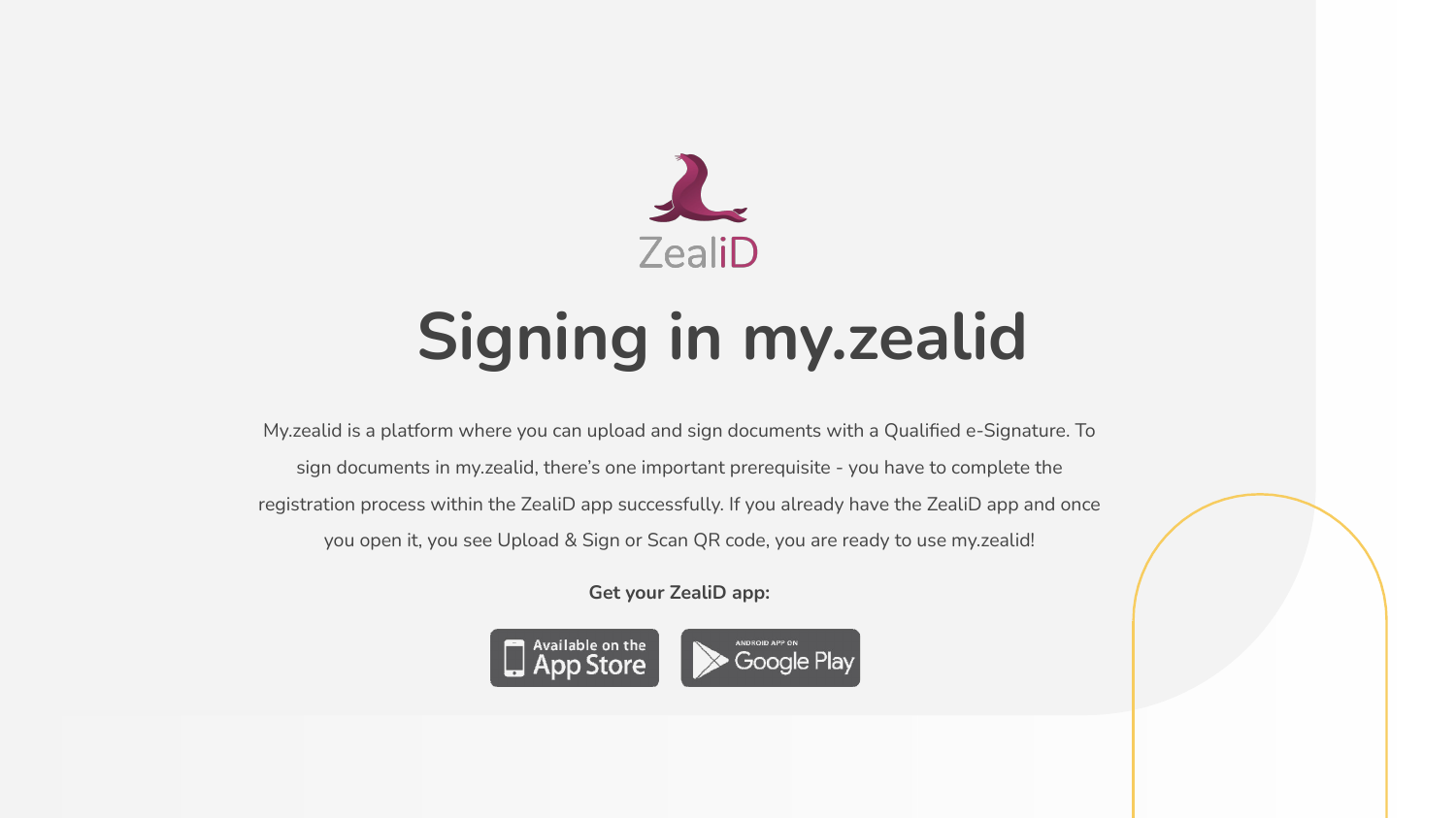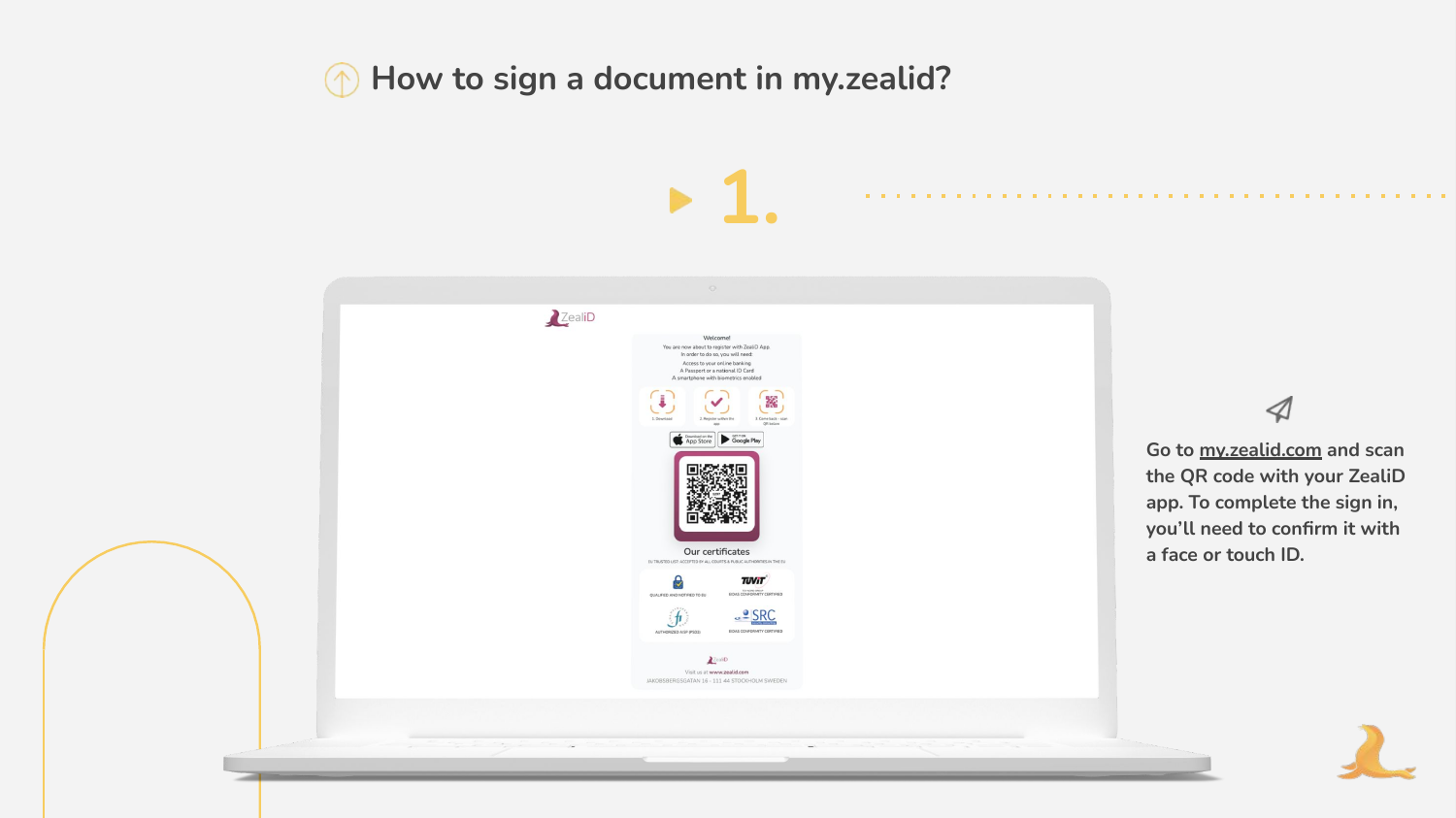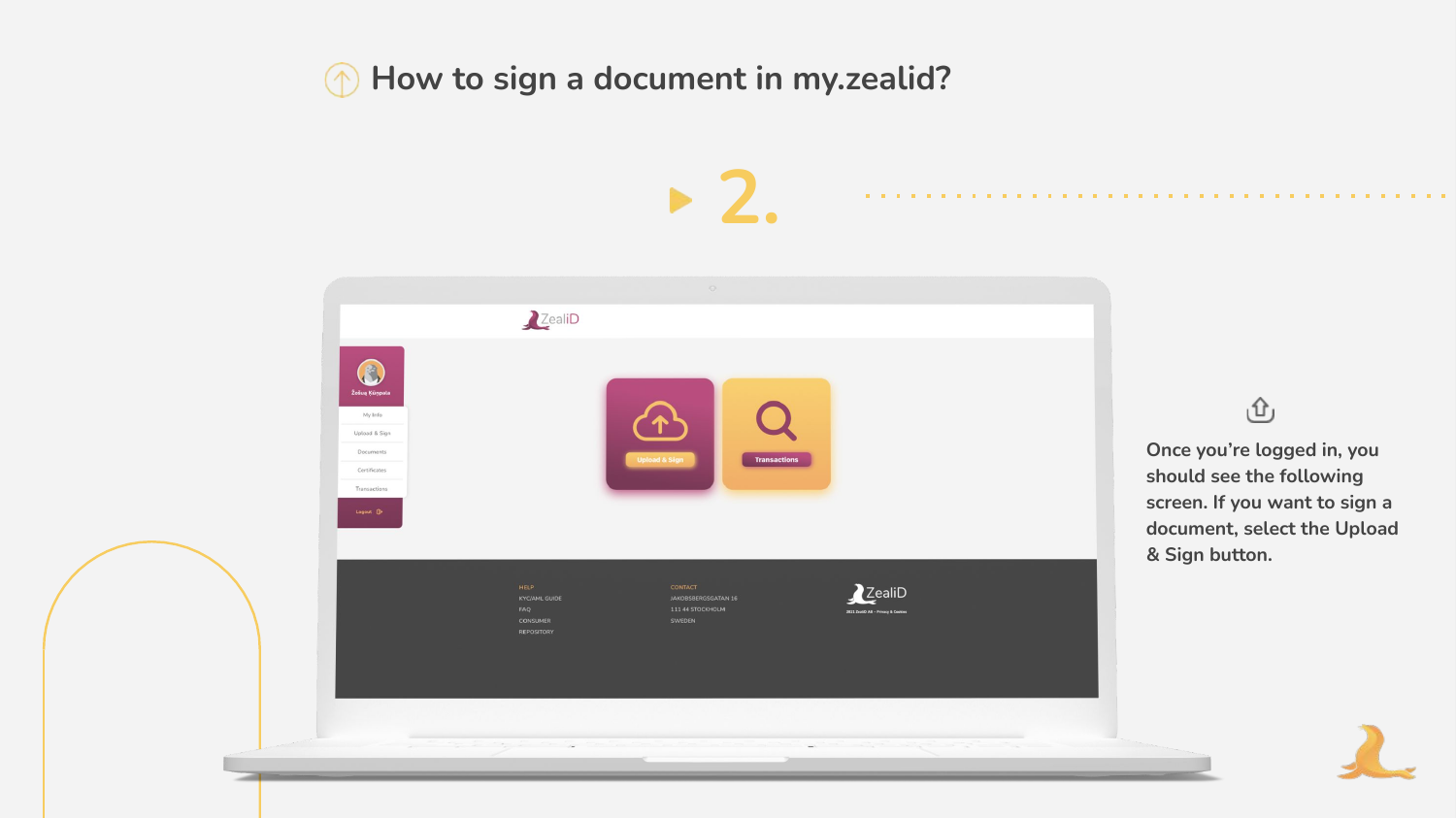**3.**



**Press on the Choose a file button and select the document you're about to sign. Once you accept the Terms & Conditions, the upload button will become activate and you'll be ready to upload a file.**

艮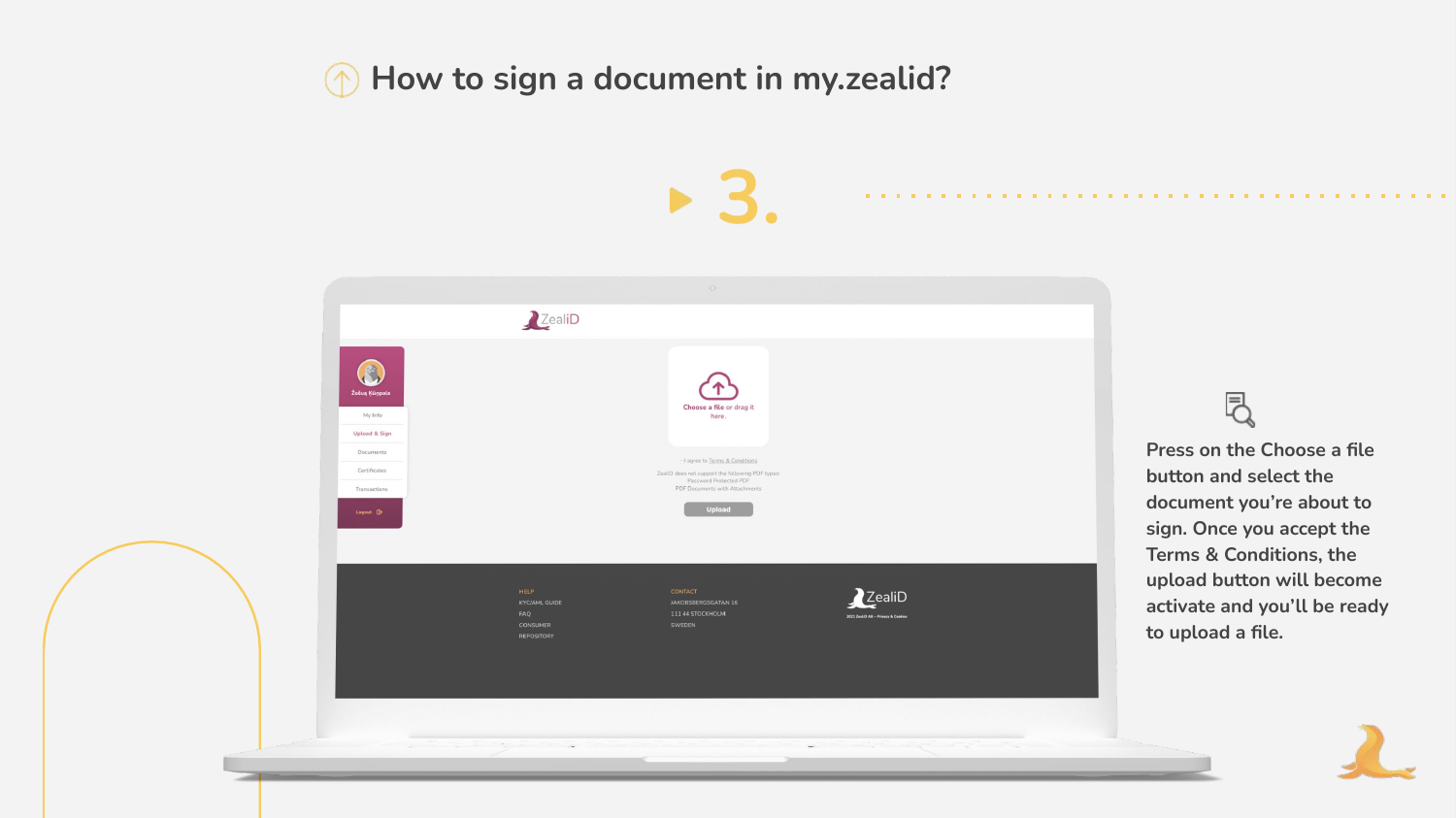**4.**



#### 氐

**After the Upload button is selected, the document will be uploaded. You should see the message indicating that the file has been successfully uploaded. If you're ready to sign a document, click on Sign.**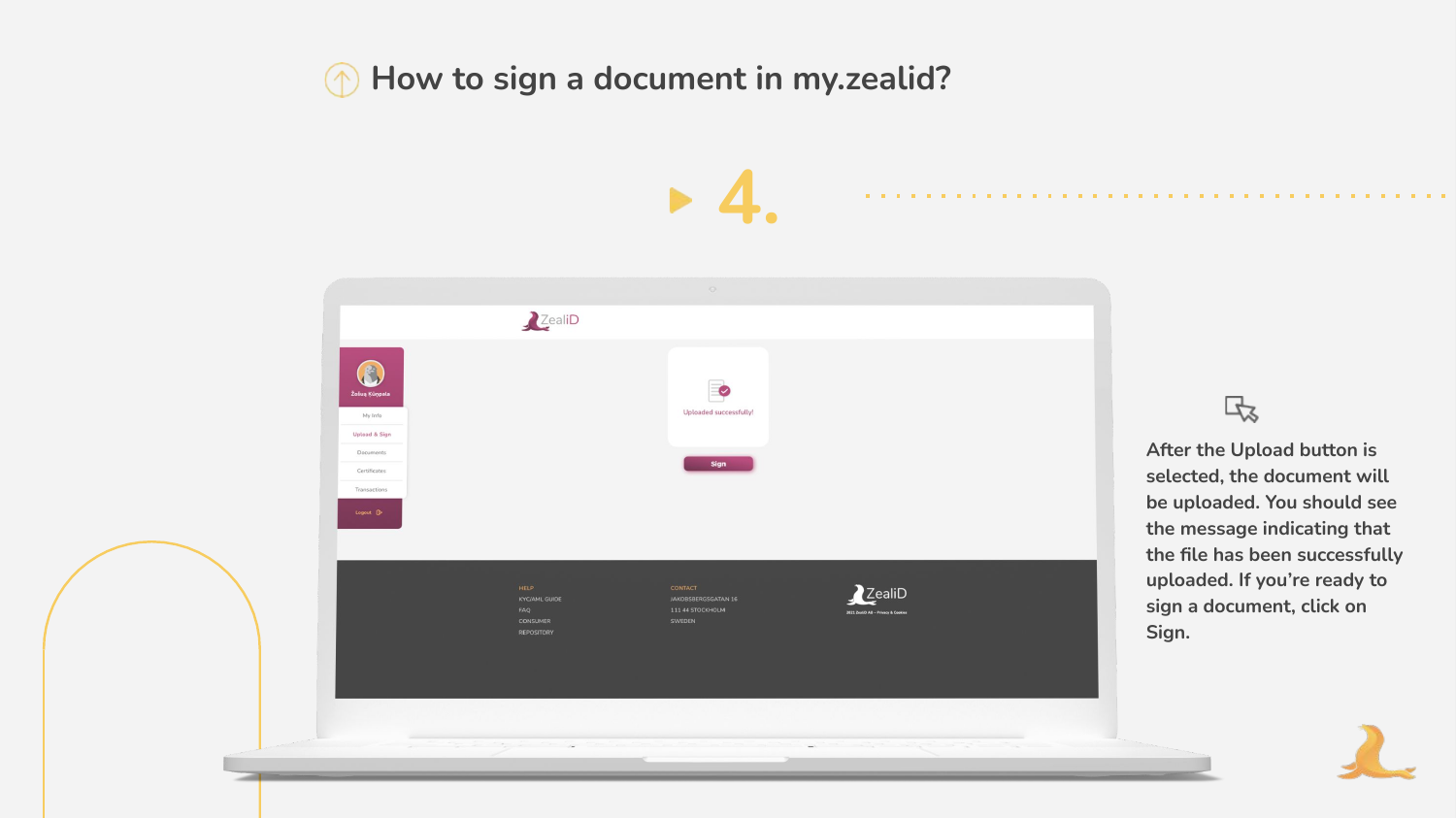

# $\begin{bmatrix} 0 \\ 0 \end{bmatrix}$

**The signing process starts by scanning the QR code. Confirm the transactions with a face or touch ID.**